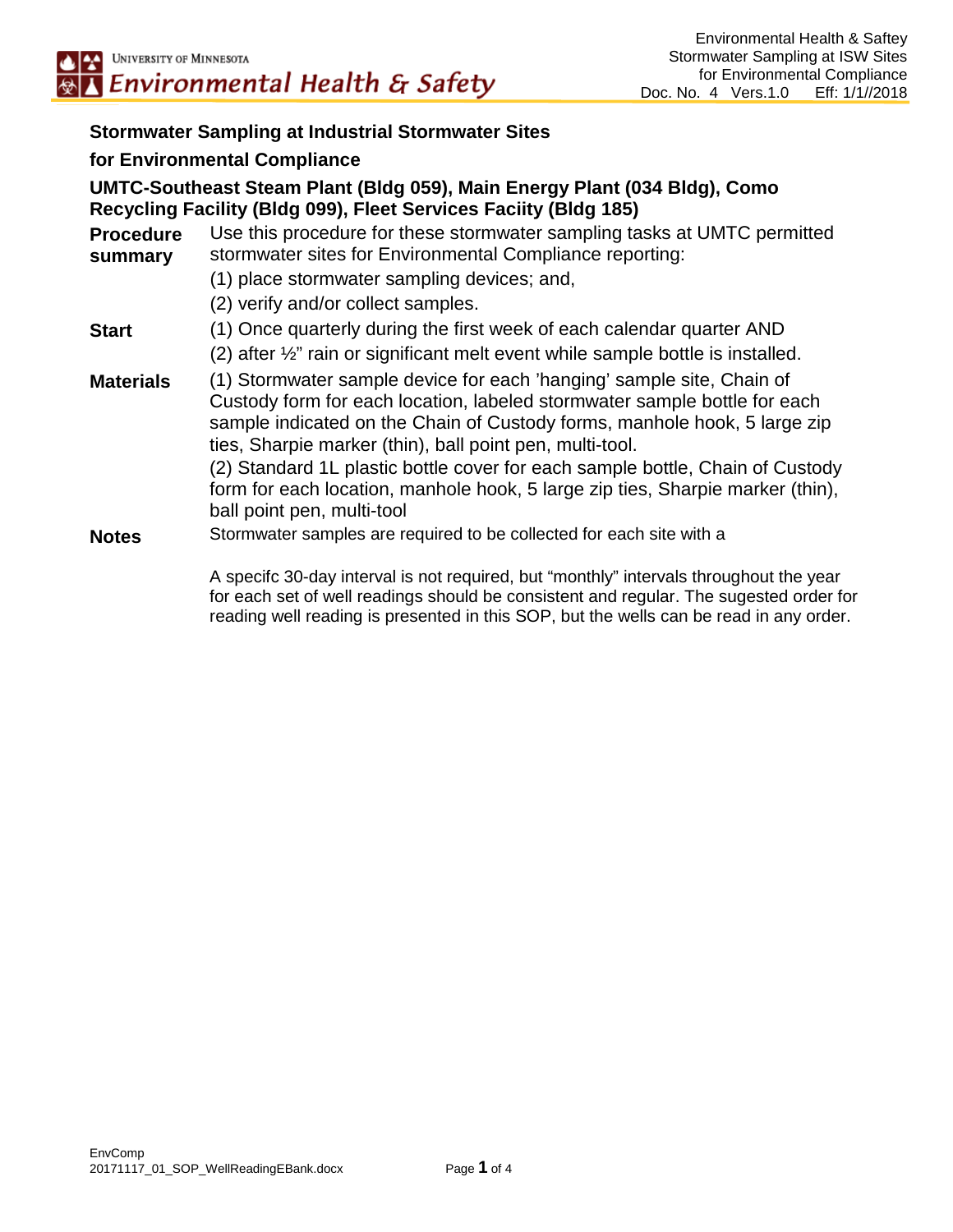

CE West Exterior Meter



- 1. East and West Exterior Well Meters (Room 90)
	- The well meters for both exterior wells are located in on the Ground Floor in the Room 90 Mechanical

Environmental Health & Saftey

- Enter the Building at the loading dock on the east side of the building. Once in the building, Room
- Access the mechanical room and proceed to the back of the space, to the right.
- Both exterior meters are located on the back wall of the room.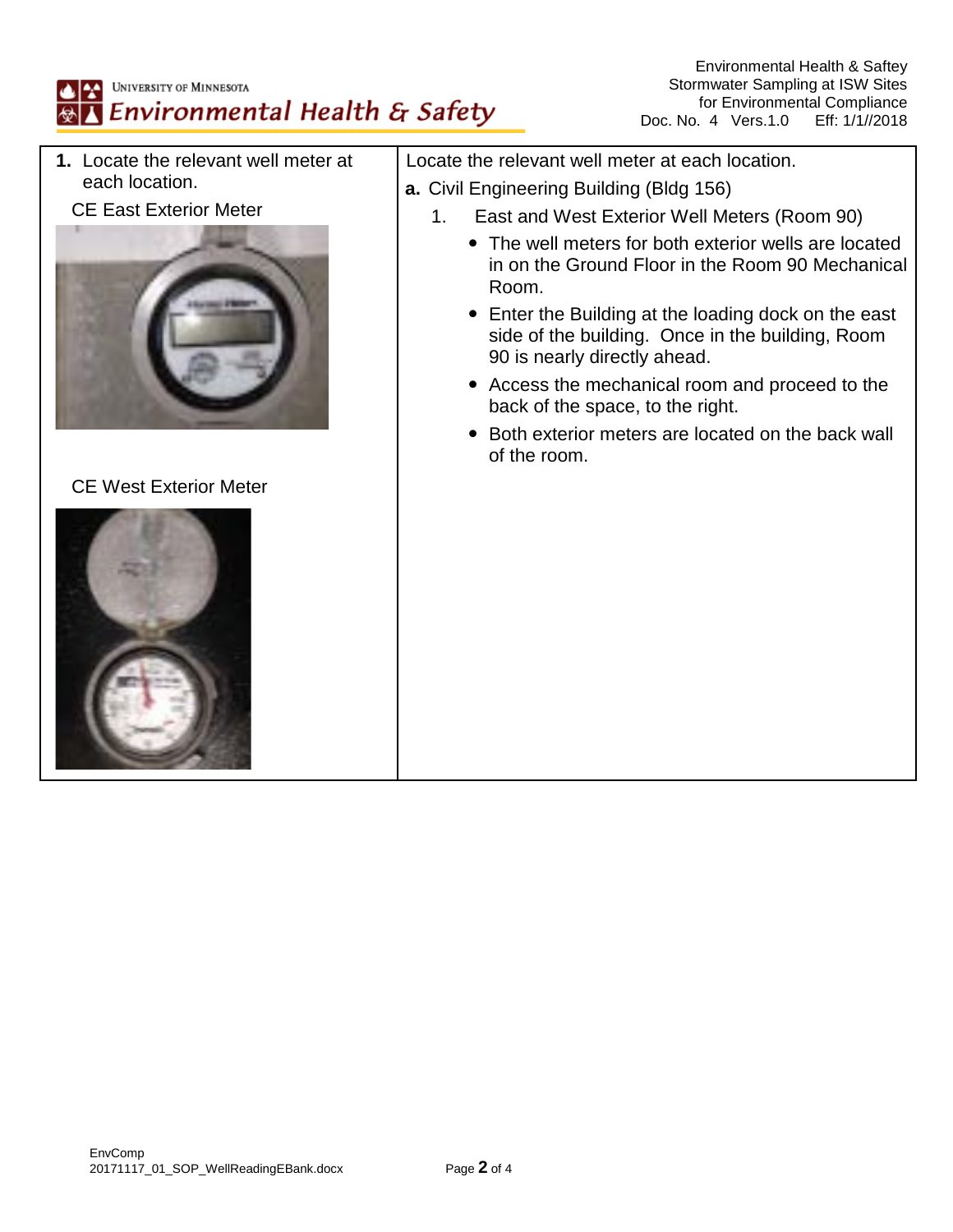# UNIVERSITY OF MINNESOTA Environmental Health & Safety

Environmental Health & Saftey Stormwater Sampling at ISW Sites for Environmental Compliance<br>4 Vers.1.0 Eff: 1/1//2018 Doc. No. 4 Vers. 1.0

**1. (cont)** Locate the relevant well meter at each location.

## CE East Interior Well Meter



# Aquatics Meters



E River Road Meter



- 2. East Interior Well (Room 690)
	- The well meter is located on Level 6 on top of the discharge line at the ceiling.
	- From Room 90, use the stairs or the freight elevator across the hall to get to Level 7.
	- The meter is in the hallway at the ceiling near the freight elevator.

### **b.** Aquatics Center (Bldg 167): North Loading Dock

- Two meters for the Aquatics Center are located on the south side of the North loading dock driveway.
- The well meters are attached to the outside of the well casing that is on the top of the south berm.

### **c.** E River Road Parking Ramp (Bldg 183): Room G004

- The well room is located on Level G of the parking ramp structure.
- Using the Plaza entrance to the parking ramp (south side of Coffman Union), take the elevator to Level G.
- On Level G, exit the elevator tower to the right and go around the corner (~25 feet) to the right to Room G004. The well meter is mounted on the south wall near the entry.